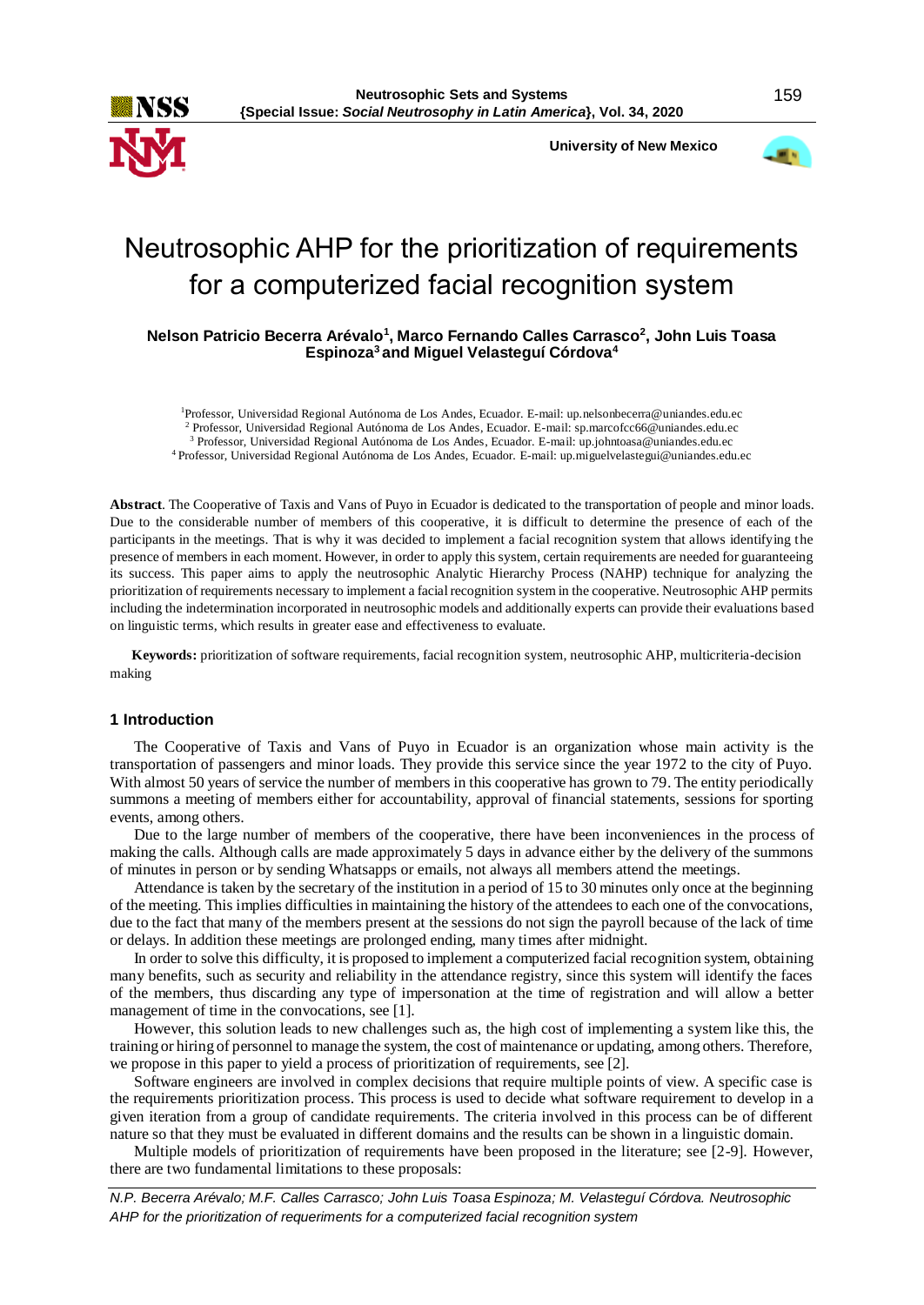#### Neutrosophic Sets and Systems {Special Issue: *Social Neutrosophy in Latin America*}, Vol. 34, 2020 160

- Lack of management of information with different nature.

- The results are shown quantitatively and are difficult for understanding by the software engineers.

This paper fills a research gap, when it is affirmatively answered the question about if there exists a tool that overcomes the aforementioned limitations. Thus, the motivation of this paper is to apply an efficient tool, such that those drawbacks are surmounted. Hence, this paper aims to identify and select the requirements necessaries for implementing an effective computerized facial recognition system in the Cooperative of Taxis and Vans of Puyo, Ecuador. This is not a straightforward problem, because its solution needs of financial, human and technological considerations.

For this end, we apply the Neutrosophic Analytic Hierarchy Process technique NAHP . Saaty's Analytic Hierarchy Process (AHP) technique ([10]), which is a multicriteria-decision technique used to evaluate a set of criteria-based alternatives by a group of experts in the field. This technique starts from a tree, where the upper level leaf represents the goal, the leaves at the next lower level represent the criteria to evaluate such a goal, at the lower level there are the leaves that represent the sub-criteria on the criteria and so on. The lowest level contains the leaves representing the alternatives.

In this method the elements of the same level in the tree are pair-wise compared, as to the importance rate of each other, this gives a score to each criterion and sub-criterion with respect to their peers. These scores influence the evaluation of the alternatives.

In this paper the neutrosophic AHP (NAHP) is used, which is the AHP technique defined in the neutrosophic framework, see [11-13]. One advantage of using neutrosophy is that experts can evaluate the choices by means of linguistic terms, thus they can assess the alternatives more accurately than by using numerical scales. On the other hand, many researchers have dedicated their research subjects to design and implement face recognition systems, moreover, the scientific literature have many examples of face recognition systems based on several points of view, e.g., see [14]. Multicriteria decision-making is successfully modeled in neutrosophic environments, see for example [15, 16].

This paper is organized as follows; Section 2 describes the main concepts of neutrosophic AHP technique. Section 3 describes the technique applied to solve the problem of prioritization of the requirements for the design of the facial recognition software in the taxi base of Puyo. To finish the conclusions are given in the last Section.

## **2 Neutrosophic Analytic Hierarchy Process**

We start with some preliminaries from both, the classical AHP in subsection 2.1, and the neutrosophic AHP in subsection 2.2,

### **2.1 Introduction to the AHP Technique**

Analytic Hierarchy Process (AHP) starts from a hierarchical structure represented by a tree, such that there is an upper unique leaf representing the goal. This leaf is the parent of other leaves of criteria, which are the parents of the leaves of sub-criteria and so on. The bottom level contains the leaves of alternatives, see Figure 1.

This schematic representation is used by a group of experts in assessing the alternatives based on pair-wise comparison matrices according to certain scale. Saaty proposed the scale that he considered is the better to evaluate decisions; it can be seen in Table 1.



**Figure 1**: Scheme of a generic tree representing an Analytic Hierarchy Process

*N.P. Becerra Arévalo; M.F. Calles Carrasco; John Luis Toasa Espinoza; M. Velasteguí Córdova. Neutrosophic AHP for the prioritization of requeriments for a computerized facial recognition system*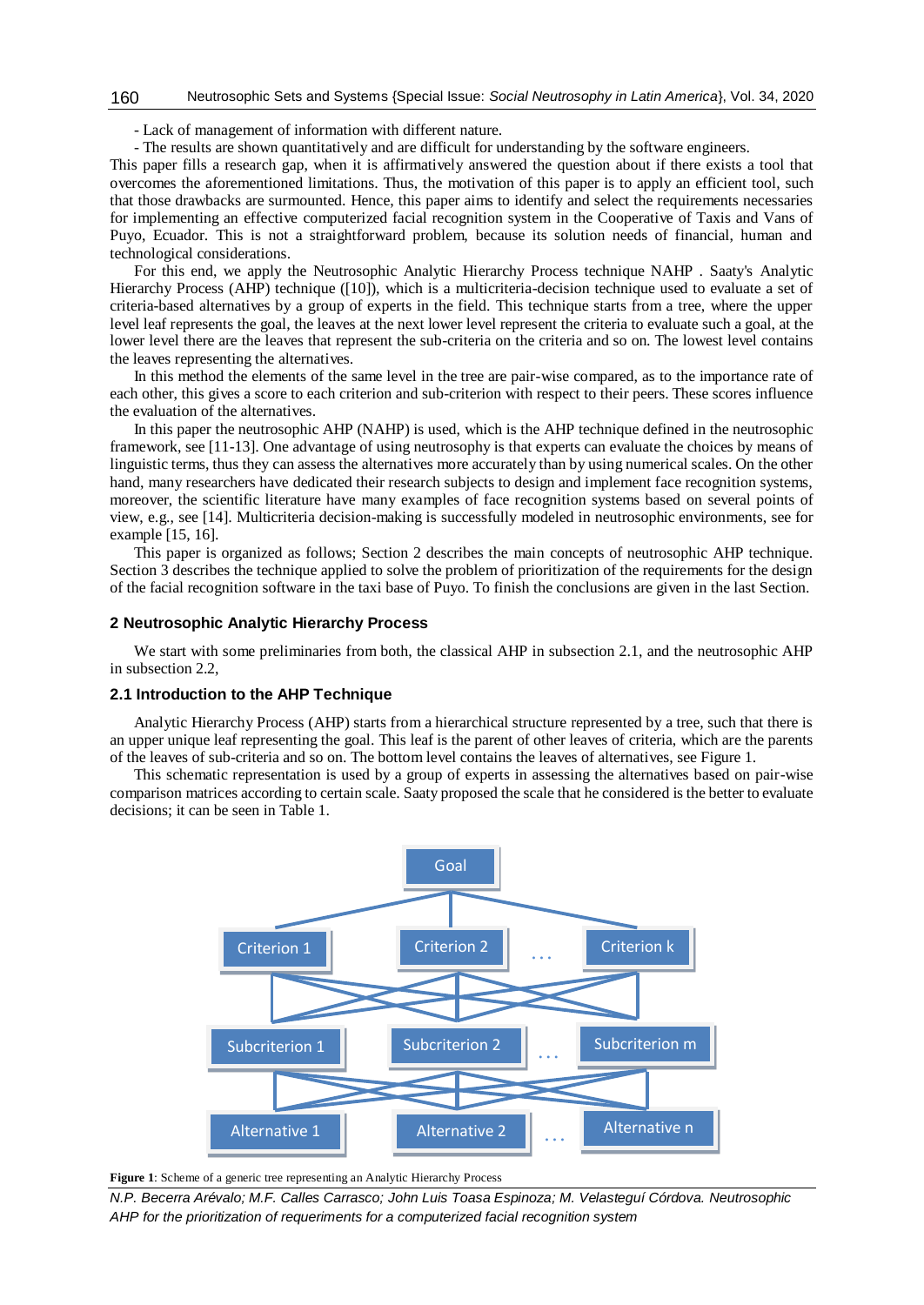| Intensity of importance<br>on an absolute scale | Definition                                                                                                                                                | Explanation                                                                                       |
|-------------------------------------------------|-----------------------------------------------------------------------------------------------------------------------------------------------------------|---------------------------------------------------------------------------------------------------|
|                                                 | Equal importance                                                                                                                                          | Two activities contribute equally to<br>the objective                                             |
| 3                                               | Moderate importance of one over another                                                                                                                   | Experience and judgment strongly<br>favor one activity over another                               |
| 5                                               | Essential or strong importance                                                                                                                            | Experience and judgment strongly<br>favor one activity over another                               |
| 7                                               | Very strong importance                                                                                                                                    | An activity is strongly favored and its<br>dominance demonstrated in practice                     |
| 9                                               | Extreme importance                                                                                                                                        | The evidence favoring one activity<br>over another is of highest possible<br>order of affirmation |
| 2, 4, 6, 8                                      | Intermediate values between the two adjacent<br>judgments.                                                                                                | When comprise is needed                                                                           |
| Reciprocals                                     | If activity i has one of the above numbers assigned to it when compared with activity $i$ ,<br>then $i$ has the reciprocal value when compared with $i$ . |                                                                                                   |

**Table 1:** Intensity of importance according to the classical AHP

Other detail to consider when applying this technique is the calculus of the *Consistency Index* (CI), which is function depending on  $\lambda_{\text{max}}$ , the maximum eigenvalue of the matrix. Saaty establishes that consistency of the evaluations can be determined by equationCI =  $\frac{\lambda_{\text{max}} - n}{n}$  $\frac{\text{max}-\text{n}}{\text{n}-1}$ , where n is the order of the matrix. Also, the *Consistency Ratio* (CR) is defined by equation CR = CI/RI, where RI is given in Tab. 2.

|                       |          | Order (n) $1$ 2 3 4 5 6 |                     |  | 8    | $\mathbf Q$ | 10   |
|-----------------------|----------|-------------------------|---------------------|--|------|-------------|------|
| $\Omega$<br><b>RI</b> | $\Omega$ | 0.52                    | 0.89 1.11 1.25 1.35 |  | 1.40 | 1.45        | 1.49 |

**Table 2:** RI associated to every order.

If CR≤0.1 we can consider that experts' evaluation is sufficiently consistent and hence we can proceed to use AHP.

AHP aims to score criteria, sub-criteria and alternatives, and to rank every alternative according to these scores. For more details about this technique [10] can be consulted.

AHP can also be used in group assessment. In such a case, the final value is calculated by the weighted geometric mean, see Equations 1 and 2. Weights are utilized to measure the importance of each expert's criteria, where some factors are considered like expert's authority, knowledge, effort, among others.

$$
\overline{\mathbf{x}} = \left(\prod_{i=1}^{n} \mathbf{x}_{i}^{w_{i}}\right)^{1/\sum_{i=1}^{n} w_{i}} \tag{1}
$$

If expert's weights sum up one, i.e.  $\sum_{i=1}^{n} w_i = 1$ ., Equation 1 converts to Equation 2,

$$
\overline{x} = \prod_{i=1}^n x_i^{w_i}
$$

# **2.2 Basic concepts of the Neutrosophic AHP**

**Definition 1**: ([17-19]) The *Neutrosophic set* N is characterized by three membership functions, which are the

(2)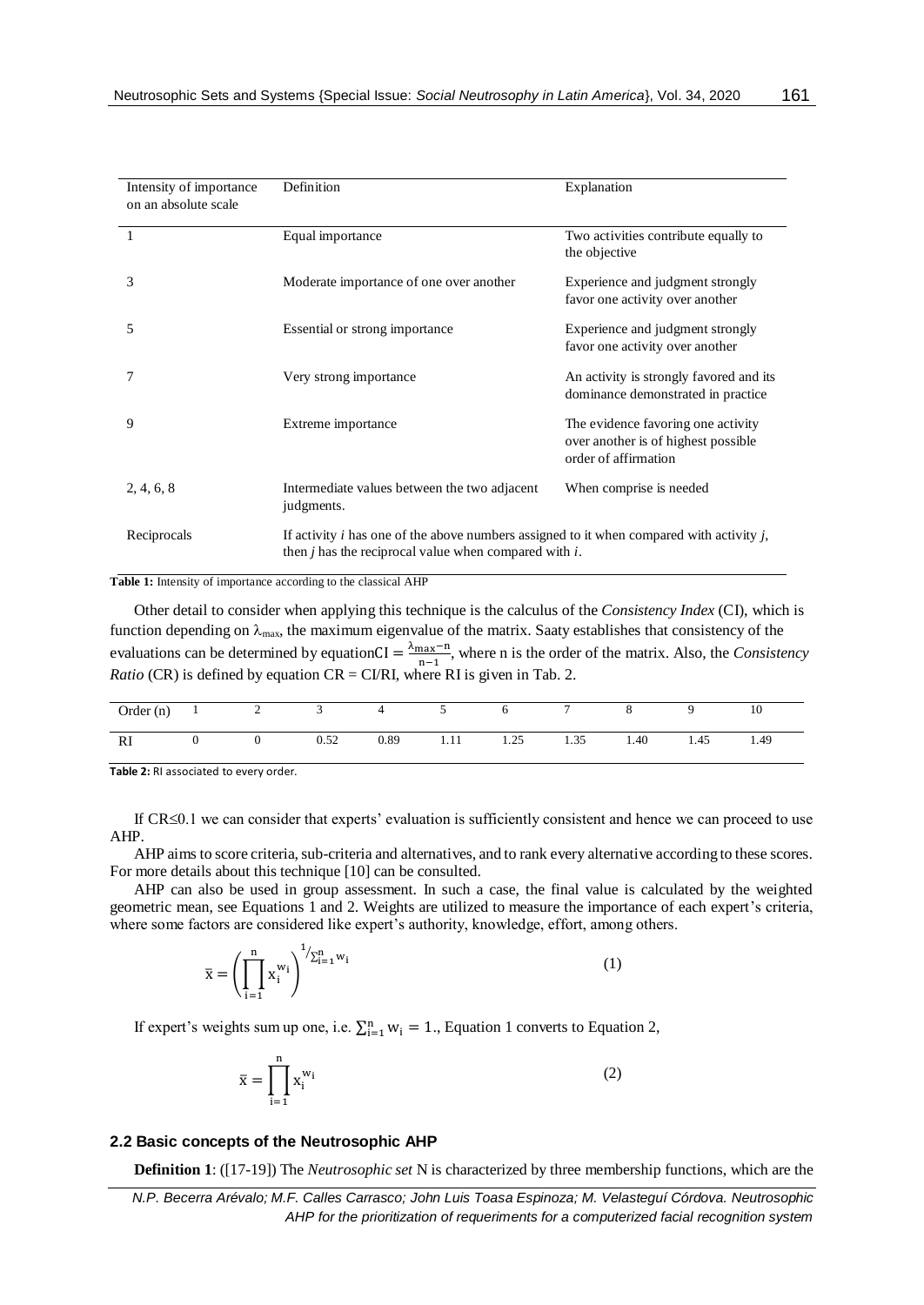truth-membership function  $T_A$ , indeterminacy-membership function I<sub>A</sub>, and falsity-membership function  $F_A$ , where U is the Universe of Discourse and  $\forall x \in U$ ,  $T_A(x)$ ,  $I_A(x)$ ,  $F_A(x) \subseteq ]0, 1^+[$ , and  $0 \le \inf T_A(x) + \inf I_A(x) + \inf F_A(x)$  $\leq$ sup T<sub>A</sub>(x)+ sup I<sub>A</sub>(x) + sup F<sub>A</sub>(x) $\leq$ 3<sup>+</sup>.

See that according to the definition,  $T_A(x)$ ,  $I_A(x)$  and  $F_A(x)$  are real standard or non-standard subsets of [0,  $1^+$ [ and hence, T<sub>A</sub>(x), I<sub>A</sub>(x) and F<sub>A</sub>(x) can be subintervals of [0, 1].

**Definition 2**: ([17-19]) The *Single-Valued Neutrosophic Set* (SVNS) N over U is  $A = \{ \langle x, T_A(x), I_A(x), F_A(x) \rangle :$  $x \in U$ , where  $T_A: U \rightarrow [0, 1]$ ,  $I_A: U \rightarrow [0, 1]$ , and  $F_A: U \rightarrow [0, 1]$ ,  $0 \le T_A(x) + I_A(x) + F_A(x) \le 3$ .

The *Single-Valued Neutrosophic* (SVNN) number is symbolized by N = (t, i, f), such that  $0 \le t$ , i,  $f \le 1$  and 0  $\leq t + i + f \leq 3$ .

**Definition 3:** ([12-13, 18-19]) The *single-valued trapezoidal neutrosophic number*,

 $\tilde{a} = \langle (a_1, a_2, a_3, a_4), \alpha_{\tilde{a}}, \beta_{\tilde{a}}, \gamma_{\tilde{a}} \rangle$ , is a neutrosophic set on ℝ, whose truth, indeterminacy and falsity membership functions are defined as follows:

$$
T_{\tilde{a}}(x) = \begin{cases} \alpha_{\tilde{a}}\left(\frac{x-a_1}{a_2-a_1}\right), & a_1 \le x \le a_2 \\ \alpha_{\tilde{a}}, & a_2 \le x \le a_3 \\ \alpha_{\tilde{a}}\left(\frac{a_3-x}{a_3-a_2}\right), & a_3 \le x \le a_4 \\ 0, & \text{otherwise} \end{cases}
$$
(3)  

$$
I_{\tilde{a}}(x) = \begin{cases} \frac{(a_2 - x + \beta_{\tilde{a}}(x-a_1))}{a_2-a_1}, & a_1 \le x \le a_2 \\ \frac{(x-a_2 + \beta_{\tilde{a}}(a_3-x))}{\beta_{\tilde{a}}, & a_2 \le x \le a_3 \\ a_3 - a_2, & a_3 \le x \le a_4 \\ 1, & \text{otherwise} \end{cases}
$$
(4)  

$$
F_{\tilde{a}}(x) = \begin{cases} \frac{(a_2 - x + \gamma_{\tilde{a}}(x-a_1))}{a_2-a_1}, & a_1 \le x \le a_2 \\ \frac{(x-a_2 + \gamma_{\tilde{a}}(a_3-x))}{\gamma_{\tilde{a}}, & a_2 \le x \le a_3} \\ (x-a_2 + \gamma_{\tilde{a}}(a_3-x)) & \text{otherwise} \end{cases}
$$
(5)

Where  $\alpha_{\tilde{a}}, \beta_{\tilde{a}}, \gamma_{\tilde{a}} \in [0,1], a_1, a_2, a_3, a_4 \in \mathbb{R}$  and  $a_1 \le a_2 \le a_3 \le a_4$ .

 $\frac{a_3 - a_2}{a_3 - a_2}$ ,  $a_3 \le x \le a_4$ 

1, otherwise

**Definition 4**: ([12-13, 18-19]) Given  $\tilde{a} = \langle (a_1, a_2, a_3, a_4); \alpha_{\tilde{a}}, \beta_{\tilde{a}}, \gamma_{\tilde{a}} \rangle$  and  $\tilde{b} = \langle (b_1, b_2, b_3, b_4); \alpha_{\tilde{b}}, \beta_{\tilde{b}}, \gamma_{\tilde{b}} \rangle$ two single-valued trapezoidal neutrosophic numbers and  $\lambda$  any non null number in the real line. Then, the following operations are defined:

- 1. Addition:  $\tilde{a} + \tilde{b} = \langle (a_1 + b_1, a_2 + b_2, a_3 + b_3, a_4 + b_4); \alpha_{\tilde{a}} \wedge \alpha_{\tilde{b}}, \beta_{\tilde{a}} \vee \beta_{\tilde{b}}, \gamma_{\tilde{a}} \vee \gamma_{\tilde{b}} \rangle$
- 2. Subtraction:  $\tilde{a} \tilde{b} = \langle (a_1 b_4, a_2 b_3, a_3 b_2, a_4 b_1) ; \alpha_{\tilde{a}} \wedge \alpha_{\tilde{b}}, \beta_{\tilde{a}} \vee \beta_{\tilde{b}}, \gamma_{\tilde{a}} \vee \gamma_{\tilde{b}} \rangle$
- 3. Inversion:  $\tilde{a}^{-1} = \langle (a_4^{-1}, a_3^{-1}, a_2^{-1}, a_1^{-1}) ; \alpha_{\tilde{a}}, \beta_{\tilde{a}}, \gamma_{\tilde{a}} \rangle$ , where  $a_1, a_2, a_3, a_4 \neq 0$ .
- 4. Multiplication by a scalar number:  $\lambda \tilde{a} = \begin{cases} \langle (\lambda a_1, \lambda a_2, \lambda a_3, \lambda a_4), \alpha_{\tilde{a}}, \beta_{\tilde{a}}, \gamma_{\tilde{a}} \rangle, & \lambda > 0 \\ \langle (\lambda a_1, \lambda a_2, \lambda a_3, \lambda a_4), \alpha_{\tilde{a}}, \beta_{\tilde{a}}, \gamma_{\tilde{a}} \rangle, & \lambda > 0 \end{cases}$  $\langle (\lambda a_4, \lambda a_3, \lambda a_2, \lambda a_1); \alpha_{\tilde{a}}, \beta_{\tilde{a}}, \gamma_{\tilde{a}} \rangle, \quad \lambda < 0$

 $\overline{\mathcal{L}}$  $\overline{1}$ 

5. Division of two trapezoidal neutrosophic numbers:

ã  $\frac{1}{6}$  =  $\sqrt{2}$  $\mathbf{I}$  $\mathbf{I}$  $\mathbf{I}$  $\left(\sqrt{\frac{a_1}{b}}\right)$  $\frac{a_1}{b_4}, \frac{a_2}{b_3}$  $\frac{a_2}{b_3}$ ,  $\frac{a_3}{b_2}$  $\frac{a_3}{b_2}$ ,  $\frac{a_4}{b_1}$  $\left(\frac{a_4}{b_1}\right)$ ;  $\alpha_{\tilde{a}} \wedge \alpha_{\tilde{b}}$ ,  $\beta_{\tilde{a}} \vee \beta_{\tilde{b}}$ ,  $\gamma_{\tilde{a}} \vee \gamma_{\tilde{b}}$ ,  $a_4 > 0$  and  $b_4 > 0$  $\langle \left( \frac{a_4}{b_1} \right)$  $\frac{a_4}{b_4}$ ,  $\frac{a_3}{b_3}$  $\frac{a_3}{b_3}$ ,  $\frac{a_2}{b_2}$  $\frac{a_2}{b_2}$ ,  $\frac{a_1}{b_1}$  $\left(\frac{\overline{a}_1}{b_1}\right)$ ;  $\alpha_{\tilde{a}} \wedge \alpha_{\tilde{b}}$ ,  $\beta_{\tilde{a}} \vee \beta_{\tilde{b}}$ ,  $\gamma_{\tilde{a}} \vee \gamma_{\tilde{b}}$ ,  $a_4 < 0$  and  $b_4 > 0$  $\langle \left( \frac{a_4}{1} \right)$  $\frac{a_4}{b_1}$ ,  $\frac{a_3}{b_2}$  $\frac{a_3}{b_2}$ ,  $\frac{a_2}{b_3}$  $\frac{a_2}{b_3}$ ,  $\frac{a_1}{b_4}$  $\left(\frac{a_1}{b_4}\right)$ ;  $\alpha_{\tilde{a}} \wedge \alpha_{\tilde{b}}$ ,  $\beta_{\tilde{a}} \vee \beta_{\tilde{b}}$ ,  $\gamma_{\tilde{a}} \vee \gamma_{\tilde{b}}$ ,  $a_4 < 0$  and  $b_4 < 0$ 6. Multiplication of two trapezoidal neutrosophic numbers:  $\tilde{a}\tilde{b} = \left\{ \langle (a_1b_4, a_2b_3, a_3b_2, a_4b_1); \alpha_{\tilde{a}} \wedge \alpha_{\tilde{b}}, \beta_{\tilde{a}} \vee \beta_{\tilde{b}}, \gamma_{\tilde{a}} \vee \gamma_{\tilde{b}} \rangle, \quad a_4 < 0 \ and \ b_4 > 0 \right.$  $\langle (a_1b_1, a_2b_2, a_3b_3, a_4b_4)$ ;  $\alpha_{\tilde{a}} \wedge \alpha_{\tilde{b}}$ ,  $\beta_{\tilde{a}} \vee \beta_{\tilde{b}}$ ,  $\gamma_{\tilde{a}} \vee \gamma_{\tilde{b}}$ ,  $a_4 > 0$  and  $b_4 > 0$ 

$$
\left\{ \begin{array}{ll} \left( (a_4b_4, a_3b_3, a_2b_2, a_1b_1), \alpha_{\tilde{a}} \wedge \alpha_{\tilde{b}}, \beta_{\tilde{a}} \vee \beta_{\tilde{b}}, \gamma_{\tilde{a}} \vee \gamma_{\tilde{b}} \right), & a_4 < 0 \text{ and } b_4 < 0\\ \text{Where, } \wedge \text{ is a t-norm and } \vee \text{ is a t-conorm.} \end{array} \right.
$$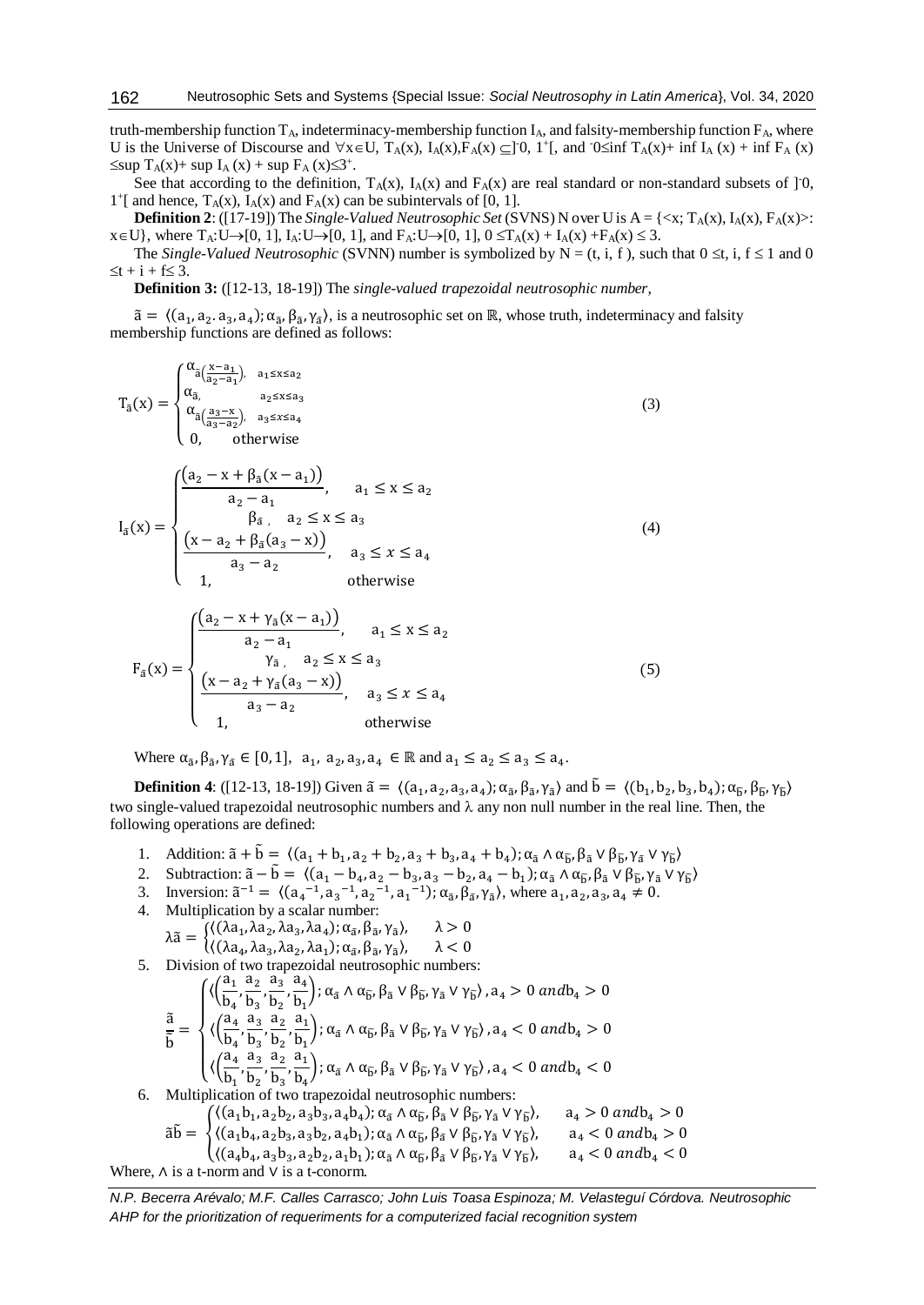Let us remark that if  $a_2 = a_3$  in Definitions 3 and 4, we say the single-valued trapezoidal neutrosophic number is a *single-valued triangular neutrosophic number*, see [20].

The second step of the model is to apply the NAHP. The proposed linguistic scale is based on triangular neutrosophic numbers summarized in Table 3, according to the scale defined [12].

The hybridization of AHP with neutrosophic set theory was used in [12-13]. This is a more flexible approach to model the uncertainty in decision making. Indeterminacy is an essential component to be assumed in real world organizational decisions.

The neutrosophic pair-wise comparison matrix is defined in Equation 6.

$$
\widetilde{A} = \begin{bmatrix} \widetilde{1} & \widetilde{a}_{12} & \cdots & \widetilde{a}_{1n} \\ \vdots & & \ddots & \vdots \\ \widetilde{a}_{n1} & \widetilde{a}_{n2} & \cdots & \widetilde{1} \end{bmatrix}
$$
\n(6)

 $\tilde{A}$  satisfies the condition  $\tilde{a}_{ji} = \tilde{a}_{ij}^{-1}$ , according to the inversion operator defined in Definition 4.

Authors in [12] defined two indices to convert a neutrosophic triangular number in a crisp number. They are the equations of score and accuracy in Equations 7 and 8, respectively:

$$
S(\tilde{a}) = \frac{1}{8} [a_1 + a_2 + a_3] (2 + \alpha_{\tilde{a}} - \beta_{\tilde{a}} - \gamma_{\tilde{a}})
$$
  
\n
$$
A(\tilde{a}) = \frac{1}{8} [a_1 + a_2 + a_3] (2 + \alpha_{\tilde{a}} - \beta_{\tilde{a}} + \gamma_{\tilde{a}})
$$
\n(8)

| Saaty scale | Definition                               | Neutrosophic Triangular Scale                             |
|-------------|------------------------------------------|-----------------------------------------------------------|
|             | Equally influential                      | $\tilde{1} = \langle (1,1,1); 0.50, 0.50, 0.50 \rangle$   |
| 3           | Slightly influential                     | $\tilde{3} = \langle (2,3,4); 0.30, 0.75, 0.70 \rangle$   |
| 5           | Strongly influential                     | $\tilde{5} = \langle (4, 5, 6); 0.80, 0.15, 0.20 \rangle$ |
| 7           | Very strongly influential                | $\tilde{7} = \langle (6, 7, 8); 0.90, 0.10, 0.10 \rangle$ |
| 9           | Absolutely influential                   | $\tilde{9} = \langle (9, 9, 9); 1.00, 1.00, 1.00 \rangle$ |
| 2, 4, 6, 8  | Sporadic values between two close scales | $\tilde{2} = \langle (1, 2, 3); 0.40, 0.65, 0.60 \rangle$ |
|             |                                          | $\tilde{4} = \langle (3,4,5); 0.60, 0.35, 0.40 \rangle$   |
|             |                                          | $\tilde{6} = \langle (5,6,7); 0.70, 0.25, 0.30 \rangle$   |
|             |                                          | $\tilde{8} = \langle (7,8,9); 0.85, 0.10, 0.15 \rangle$   |

**Table 3**:Saaty's scale translated to a neutrosophic triangular scale.

Given the criteria and sub-criteria tree and the neutrosophic triangular scale in Table 3, the NAHP consists in the following:

- 1. To design an AHP tree. This contains the selected criteria, sub-criteria and alternatives from the first stage.
- 2. To create matrices per level from the AHP tree, according to experts' criteria expressed in neutrosophic trapezoidal scales associated with linguistic terms, and with regard to the matrix scheme in Equation 6.
- 3. To evaluate the consistency of these matrices. Abdel-Basset et al. make reference to Buckley, see [21, 22], who demonstrated that if the crisp matrix  $A = \begin{bmatrix} a_{ii} \end{bmatrix}$  is consistent, then the neutrosophic matrix  $\tilde{A} =$  $[\tilde{a}_{ii}]$  is also consistent. Thus,  $\tilde{A}$  is converted to the crisp matrix A applying formulas 7 or 8, such that it fulfils the condition  $a_{ij} = 1/a_{ji}$ . See that for simplicity we preferred to evaluate in form of single-valued triangular neutrosophic number.
- 4. To follow the other steps of a classical AHP.

# **3 Results**

Here we expose the result for applying the neutrosophic AHP to the problem we are solving, which is a reallife example. Then, we specify the steps we followed to achieve this end.

- 1. To establish prioritization framework: Experts, criteria and requirements are selected in order to prioritize the latter. The framework is defined as follows:
	- E=  ${E_1, E_2,..., E_n}$  with  $n \ge 2$ , is the group of experts who will participate in the process.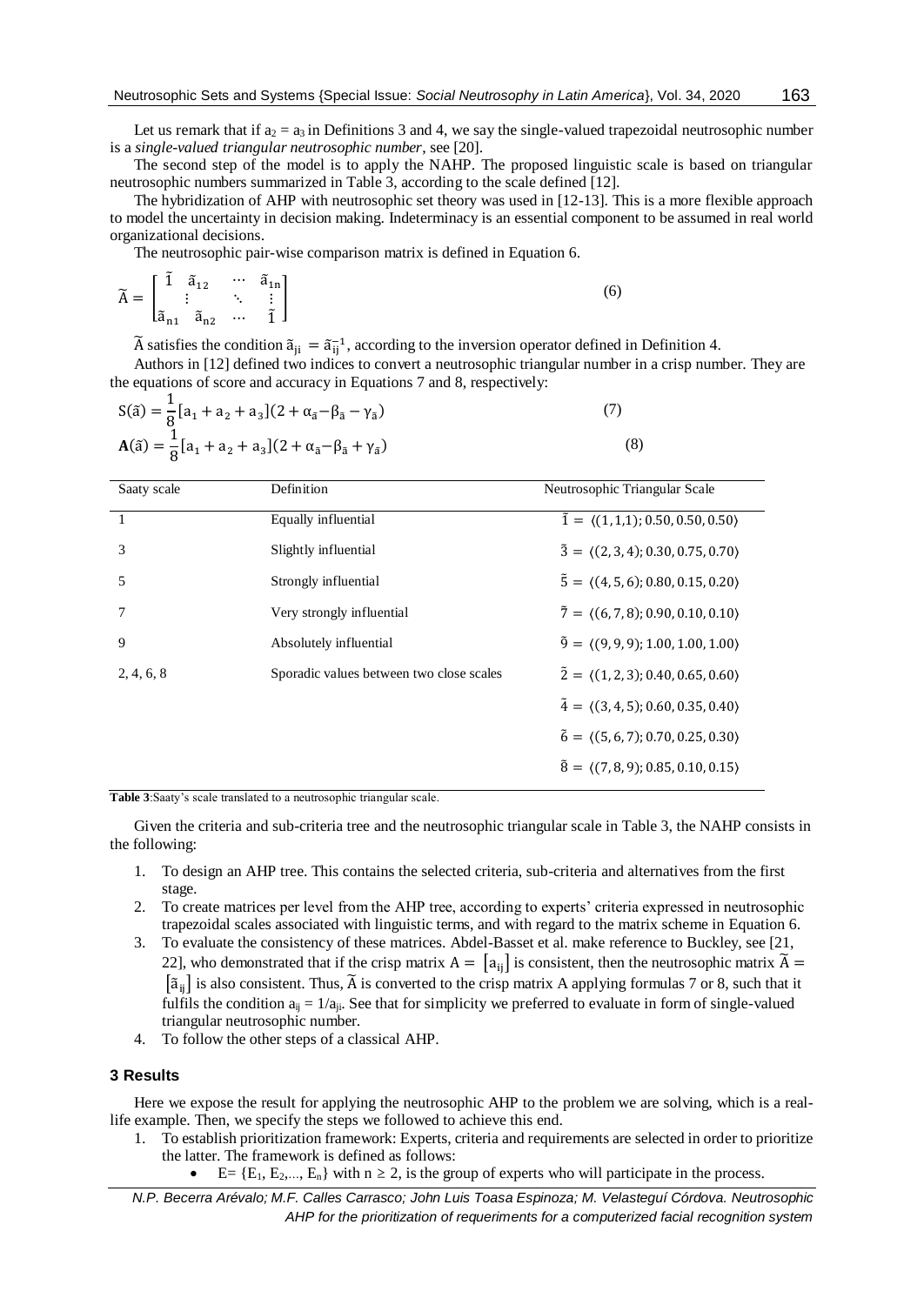- $C = \{C_1, C_2, ..., C_k\}$  with  $k \ge 2$ , is the set of criteria to be evaluated.
- R={R<sub>1</sub>,R<sub>2</sub>,...,R<sub>m</sub>} with  $m \ge 2$ , is the set of requirements to be prioritized.

These elements are used to design the tree that represents the AHP that has the structure shown in Figure2 for each expert:



**Figure 2**: Scheme of the tree representing an Analytic Hierarchy Process for the prioritization of requirements to design a computerized facial recognition system by each expert.

- 2. Collection of information: The neutrosophic pair-wise comparison matrices are obtained as in Equation 6, given by each expert Ei.
- 3. The AHP neutrosophic technique is applied for each of the trees corresponding to each expert. For each requirement and expert we obtain the importance that each requirement has according to each criterion with respect to the others.
- 4. The calculated value of the importance of each requirement is aggregated with respect to the group of experts, using Formulas 1 or 2. To apply these equations a weight must be assigned to each expert, in this paper we will assign the same weight for everyone.

5. Numbers are ordered by each requirement, giving priority to those with the highest values.

There were three experts to carry out the evaluations, which will be denoted from now on by  $E_1$ ,  $E_2$  and  $E_3$ .

The criteria for evaluating are the following three:

C1. The requirement feasibility and efficiency respect to the user.

C2. Cost: It is the criterion to determine the cost of implementing the requirement for each individual candidate.

C3. Technical Complexity: It is the technical level of the software and hardware needed to implement the requirement.

The requirements to be evaluated are as follows:

The system has to be able to:

R1: Record all calls made in the cooperative.

R<sub>2</sub>: Store the information of each member including photographs of their front faces.

R3: Capture images by means of a webcam with the possibility of saving it later.

R4: Detect faces of people within the camera field of vision.

 $R<sub>5</sub>$ : Identify the members registered in the system and record their attendance at the meetings of the cooperative.

 $R<sub>6</sub>$ : Generate reports with the attendance list for each call.

R<sub>7</sub>: The graphical interface should be user-friendly.

R<sub>8</sub>: Quickly process the images captured by the camera.

R9: The system must provide ease of maintenance to the person in charge.

R<sub>10</sub>: Login to the system must be validated by the user name and password.

The three obtained pair-wise matrices corresponding to criteria, one per expert are summarized in Tables 4, 5, and 6. Let us note that the values are expressed in form of the scale given in Table 1.

|                 | C2             |       |                                                                        |
|-----------------|----------------|-------|------------------------------------------------------------------------|
|                 | ቫ              |       |                                                                        |
| $\tilde{z}$ -1  |                |       |                                                                        |
| $\tilde{r}$ - 1 | $\tilde{2}$ -1 |       |                                                                        |
|                 |                |       |                                                                        |
|                 | . . 2          | . . 3 |                                                                        |
|                 | ์ร             |       |                                                                        |
| $5 - 1$         |                |       |                                                                        |
|                 |                |       | Table 4: Pair-wise matrix corresponding to criteria given by Expert 1. |

*N.P. Becerra Arévalo; M.F. Calles Carrasco; John Luis Toasa Espinoza; M. Velasteguí Córdova. Neutrosophic AHP for the prioritization of requeriments for a computerized facial recognition system*

164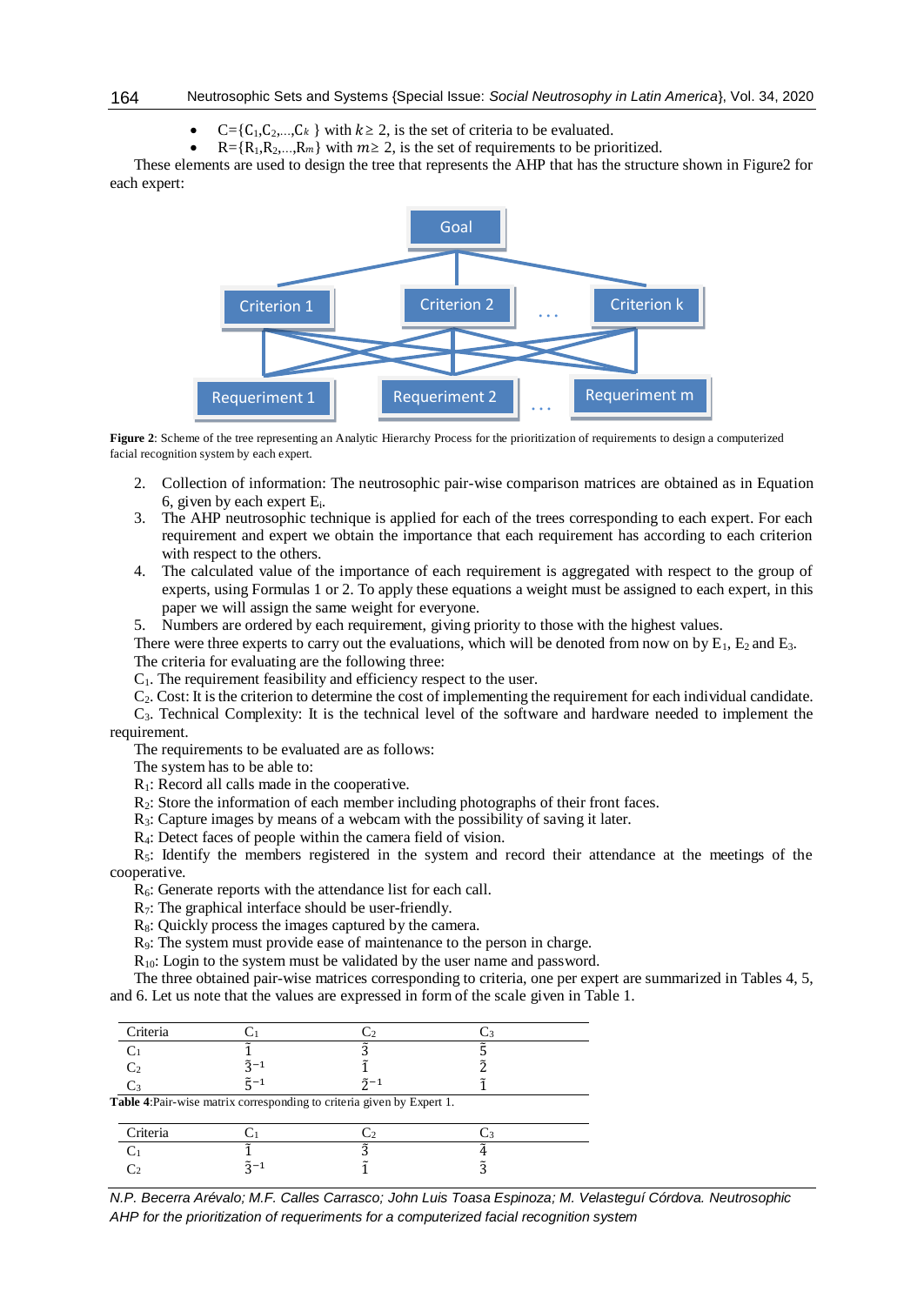|                | $\tilde{A}$ – 1     | $\tilde{2}$ -1                                                                |  |
|----------------|---------------------|-------------------------------------------------------------------------------|--|
|                |                     | <b>Table 5: Pair-wise matrix corresponding to criteria given by Expert 2.</b> |  |
| Criteria       |                     |                                                                               |  |
|                |                     |                                                                               |  |
| C <sub>2</sub> | $\tilde{2}$ -1      |                                                                               |  |
|                | $\tilde{\lambda}-1$ | $\tilde{2}$ -1                                                                |  |
|                |                     | Table 6. Deix vise metrix corresponding to eritaria given by Expert 2         |  |

**Table 6**:Pair-wise matrix corresponding to criteria given by Expert 3.

Tables 7, 8 and 9, contain the average evaluation for the total of experts corresponding to the Requirements, one per each criterion.

| Requiremen     | $R_1$          | R <sub>2</sub> | $R_3$          | R <sub>4</sub> | $R_5$  | $R_6$  | $R_7$    | $R_8$  | R <sub>9</sub> | $R_{10}$ |
|----------------|----------------|----------------|----------------|----------------|--------|--------|----------|--------|----------------|----------|
|                |                |                |                |                |        |        |          |        |                |          |
| $R_1$          | 1              | 0.2924         | 0.2649         | 0.2065         | 0.9787 | 1.9885 | 1.7625   | 2.2435 | 3.4198         | 3.4198   |
|                |                |                | 5              | 3              | 2      |        | 0        |        | $\Omega$       | $\Omega$ |
| R <sub>2</sub> | 3.4198         |                | 0.8278         | 0.8278         | 2.2435 | 2.9421 | 2.5312   | 2.9421 | 4.3870         | 4.3870   |
|                | $\mathbf{0}$   |                | 6              | 6              |        | 4      | $\Omega$ | 4      |                | 7        |
| $R_3$          | 3.7743         | 1.2079         | 1              | 0.9787         | 2.9421 | 3.4198 | 2.9421   | 3.9750 | 4.3870         | 5.3438   |
|                |                | 3              |                |                | 4      | 0      | 4        | 0      | 7              | $\Omega$ |
| R <sub>4</sub> | 4.8418         | 1.2079         | 0.9787         | 1              | 3.4198 | 3.7743 | 3.7743   | 3.9633 | 5.0843         | 5.0843   |
|                | 6              | 3              | $\mathfrak{D}$ |                | 0      |        |          | 2      | 4              | 4        |
| R <sub>5</sub> | 0.9787         | 0.4457         | 0.3398         | 0.2924         |        | 2.3113 | 2.3113   | 2.9421 | 3.7743         | 3.9750   |
|                | 2              | 3              | 9              | 2              |        | 5      | 5        | 4      |                | $\Omega$ |
| R <sub>6</sub> | 0.5028         | 0.3398         | 0.2924         | 0.2649         | 0.4326 | 1      | 0.7002   | 1.9885 | 2.2435         | 1.9885   |
|                | 9              | 9              | $\mathfrak{D}$ | 5              | 5      |        | 6        |        |                | 1        |
| $R_7$          | 0.5673         | 0.3950         | 0.3398         | 0.2649         | 0.4326 | 1.4280 | 1        | 1.6111 | 1.9885         | 2.3113   |
|                | 8              |                | 9              | 5.             | 5      | 5      |          |        |                | 5        |
| $R_8$          | 0.4457         | 0.3398         | 0.2515         | 0.2523         | 0.3398 | 0.5028 | 0.6206   | 1      | 0.9375         | 1.4280   |
|                | 3              | 9              | 7              |                | 9      | 9      | $\tau$   |        | 0              | 5.       |
| R <sub>9</sub> | 0.2924         | 0.2279         | 0.2279         | 0.1966         | 0.2649 | 0.4457 | 0.5028   | 0.9375 | 1              | 1.2079   |
|                | $\mathfrak{D}$ | 4              | 4              | 8              | 5      | 3      | 9        | 0      |                | 3        |
| $R_{10}$       | 0.2924         | 0.2279         | 0.1871         | 0.1966         | 0.2515 | 0.5028 | 0.4326   | 0.7002 | 0.8278         | 1        |
|                | 2              | 4              | 3              | 8              | 7      | 9      | 5        | 6      | 6              |          |

**Table 7**: Average crisp pair-wise matrix corresponding to requirements given by the experts according to criterion C1.

| Requiremen     | $R_1$    | R <sub>2</sub> | R <sub>3</sub> | R <sub>4</sub> | R <sub>5</sub> | R <sub>6</sub> | $R_7$  | $R_8$          | R <sub>9</sub> | $R_{10}$       |
|----------------|----------|----------------|----------------|----------------|----------------|----------------|--------|----------------|----------------|----------------|
| t.             |          |                |                |                |                |                |        |                |                |                |
| $R_1$          | 1        | 2.0005         | 2.0005         | 2.2300         | 0.6764         | 0.5089         | 0.4445 | 0.3373         | 0.2656         | 0.2946         |
|                |          | 4              | 4              |                | $\Omega$       | 9              | 4      | 4              | 4              | $\mathfrak{D}$ |
| R <sub>2</sub> | 0.4998   |                | 1.4584         | 0.9375         | 0.5811         | 0.4484         | 0.3450 | 0.3373         | 0.2523         | 0.2515         |
|                | 6        |                | 2.             | $\Omega$       | 4              | 3              | 4      | 4              | 5.             | 7              |
| $R_3$          | 0.4998   | 0.6596         | 1              | 0.7971         | 0.4268         | 0.2946         | 0.2515 | 0.2268         | 0.1971         | 0.1871         |
|                | 6        | 3              |                |                | 2              | 2              | 7      | 2              | 7              | 3              |
| R <sub>4</sub> | 0.4484   | 0.9375         | 1.2544         | 1              | 0.4998         | 0.2946         | 0.2696 | 0.2268         | 0.1971         | 0.2302         |
|                | 3        | 0              | 5              |                | 6              | 2              | 0      | 2              | 7              | $\Omega$       |
| R <sub>5</sub> | 1.4131   | 1.6553         | 2.3428         | 2.0005         | 1.             | 0.5673         | 0.4445 | 0.3950         | 0.2656         | 0.3450         |
|                | $\Omega$ | 9              | 9              | 4              |                | 8              | 4      | 7              | 4              | 4              |
| R <sub>6</sub> | 1.9646   | 2.2300         | 3.3941         | 3.3941         | 1.7625         | 1              | 0.9503 | 0.2946         | 0.2075         | 0.2656         |
|                | 6        |                | 7              | 7              | $\Omega$       |                | 5.     | $\overline{2}$ | 5.             | 4              |
| $R_7$          | 2.2495   | 2.8982         | 3.9750         | 3.7092         | 2.2495         | 1.0057         | 1      | 0.4484         | 0.2946         | 0.3450         |
|                | 3        |                | 0              | 6              | 3              | 6              |        | 3              | $\overline{2}$ | 4              |
| $R_8$          | 2.9643   | 2.9643         | 4.4087         | 4.4087         | 2.5312         | 3.3941         | 2.2300 | 1              | 0.8436         | 0.8436         |
|                | 5        | 5              | 6              | 6              | $\Omega$       | 7              | 1      |                | 5.             | 5              |
| R9             | 3.7645   | 3.9627         | 5.0717         | 5.0717         | 3.7645         | 4.8180         | 3.3941 | 1.1853         | 1              | 0.9808         |
|                | 5.       | 4              | 0              | $\Omega$       | 5.             | 4              | 7      | 3              |                | $\mathfrak{D}$ |
| $R_{10}$       | 3.3941   | 3.9750         | 5.3438         | 4.3440         | 2.8982         | 3.7645         | 2.8982 | 1.1853         | 0.9808         | 1              |
|                |          | $\Omega$       | $\Omega$       | 1              |                | 5              | 1      | 3              | 2              |                |

**Table 8**: Average crisp pair-wise matrix corresponding to requirements given by experts according to criterion C2.

*N.P. Becerra Arévalo; M.F. Calles Carrasco; John Luis Toasa Espinoza; M. Velasteguí Córdova. Neutrosophic AHP for the prioritization of requeriments for a computerized facial recognition system*

165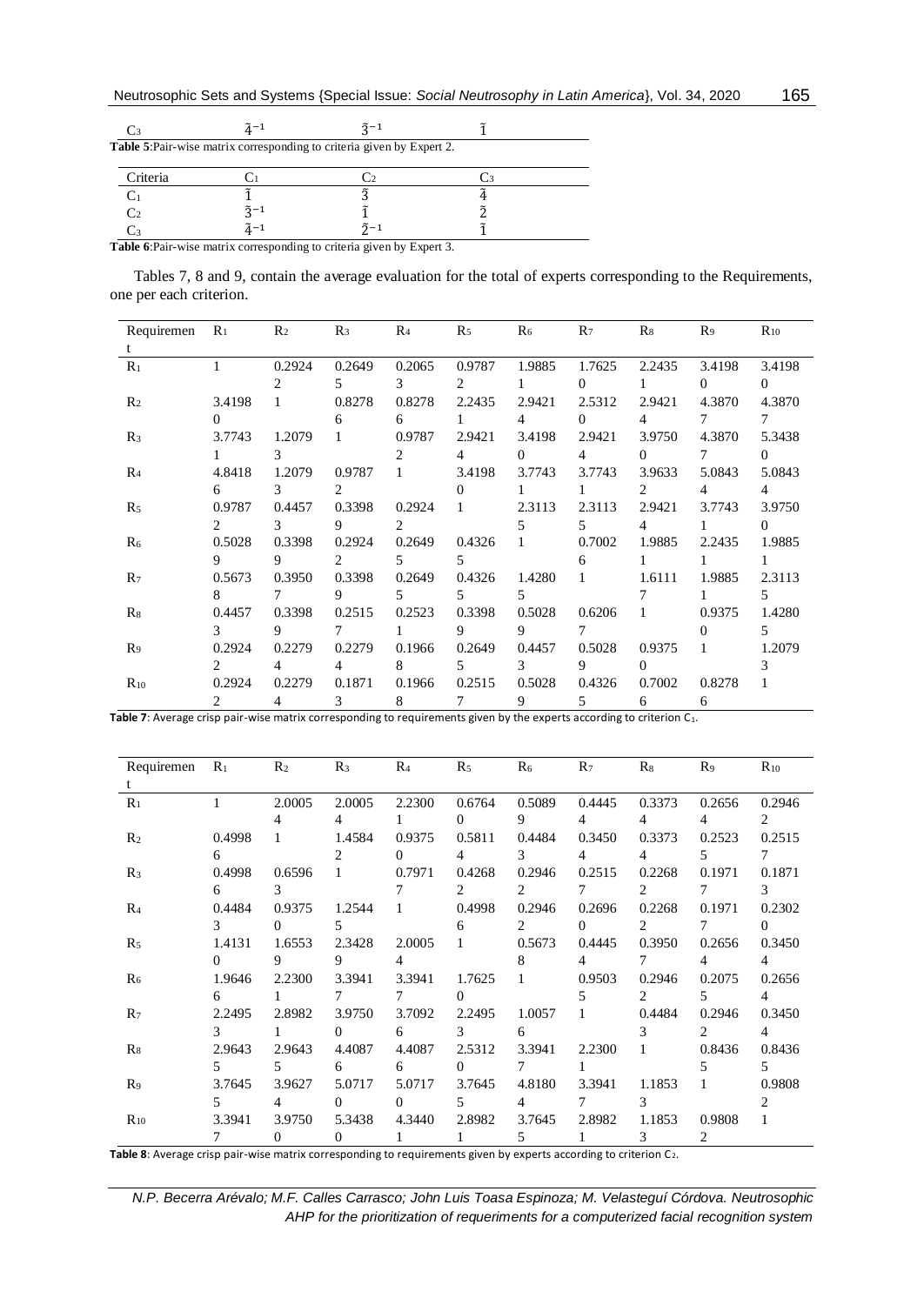| Requiremen     | $R_1$          | R <sub>2</sub> | $R_3$          | R <sub>4</sub> | $R_5$        | R <sub>6</sub> | $R_7$          | $R_8$          | $R_9$          | $R_{10}$       |
|----------------|----------------|----------------|----------------|----------------|--------------|----------------|----------------|----------------|----------------|----------------|
| t              |                |                |                |                |              |                |                |                |                |                |
| $R_1$          | 1              | 0.2880         | 0.2696         | 0.2045         | 0.9808       | 2.0005         | 1.7625         | 2.2300         | 3.3941         | 3.3941         |
|                |                | 5              | $\Omega$       | $\Omega$       | 2            | 4              | $\Omega$       |                | 7              | 7              |
| R <sub>2</sub> | 3.4716         |                | 0.8436         | 0.7971         | 2.2707       | 2.9643         | 2.5312         | 2.9643         | 4.4087         | 4.4087         |
|                | 3              |                | 5              | 7              | 4            | 5              | $\Omega$       | 5.             | 6              | 6              |
| R <sub>3</sub> | 3.7092         | 1.1853         |                | 0.9503         | 2.9643       | 3.4716         | 2.9643         | 3.9750         | 4.4087         | 5.3438         |
|                | 6              | 3              |                | 5              | 5            | 3              | 5              | $\Omega$       | 6              | $\Omega$       |
| R <sub>4</sub> | 4.8898         | 1.2544         | 1.0057         |                | 3.4716       | 3.8504         | 3.8504         | 4.0531         | 5.1472         | 5.1472         |
|                | 6              | 5              | 6              |                | 3            | 7              | 7              | 8              | 9              | 9              |
| R <sub>5</sub> | 0.9808         | 0.4403         | 0.3373         | 0.2880         | $\mathbf{1}$ | 2.3428         | 2.3428         | 2.9643         | 3.7645         | 3.9750         |
|                | $\mathfrak{D}$ | 9              | 4              | 5              |              | 9              | 9              | 5.             | 5.             | $\Omega$       |
| R <sub>6</sub> | 0.4998         | 0.3373         | 0.2880         | 0.2597         | 0.4268       | $\mathbf{1}$   | 0.6596         | 2.0005         | 2.2707         | 2.0005         |
|                | 6              | 4              | 5              |                | 2            |                | 3              | 4              | $\overline{4}$ | $\overline{4}$ |
| $R_7$          | 0.5673         | 0.3950         | 0.3373         | 0.2597         | 0.4268       | 1.4584         | 1              | 1.6039         | 2.0005         | 2.3428         |
|                | 8              | 7              | 4              |                | 2            | 2              |                | 6              | $\overline{4}$ | 9              |
| $R_8$          | 0.4484         | 0.3373         | 0.2515         | 0.2467         | 0.3373       | 0.4998         | 0.5959         | 1              | 0.9375         | 1.4131         |
|                | 3              | 4              |                | 2              | 4            | 6              | 2              |                | 0              | $\Omega$       |
| R <sub>9</sub> | 0.2946         | 0.2268         | 0.2268         | 0.1942         | 0.2656       | 0.4403         | 0.4998         | 0.9375         | $\mathbf{1}$   | 1.1853         |
|                | $\mathcal{L}$  | $2^{1}$        | $\mathfrak{D}$ | 8              | 4            | 9              | 6              | $\Omega$       |                | 3              |
| $R_{10}$       | 0.2946         | 0.2268         | 0.1871         | 0.1942         | 0.2515       | 0.4998         | 0.4268         | 0.6764         | 0.8436         | 1              |
|                | 2              | 2              | 3              | 8              | 7            | 6              | $\overline{2}$ | $\overline{0}$ | 5              |                |

**Table 9**: Average crisp pair-wise matrix corresponding to requirements given by experts according to criterion C3.

We supported the calculus with the aid of the software Octave 4.2.1, specially the function *eig* to estimate the maximum eigenvalue of the crisp pair-wise matrices, see [23]. Thus, let us remark that we shall apply formula 8 for converting the pair-wise matrices in crisp matrices. The obtained CRs were 0.0034808, 0.024394,and 0.0014231for Expert 1, Expert 2 and Expert 3, respectively, which are smaller than 0.1. Whereas, for the matrices of Requirements we obtained the CRs are smaller than 0.1 respect to every expert and every criterion.

Table 10 summarizes the priority vectors of the three experts for the criteria, applying Equation 2 with weights  $w_i = 1/3$  for  $i = 1, 2, 3$ .

|                | Criteria Average over experts of Criteria Priority Vectors | Order |
|----------------|------------------------------------------------------------|-------|
| $\mathbf{C}_1$ | 0.61143                                                    |       |
| $C_{2}$        | 0.25372                                                    |       |
|                | 0.13375                                                    |       |

**Table 10**: Average of priority vectors obtained for every criterion over the experts and their order.

| Requirement\Criterion | $C_1(0.61143)$ | $C_2(0.25372)$ | $C_3(0.13375)$ | Requirements Priority | Order |
|-----------------------|----------------|----------------|----------------|-----------------------|-------|
|                       |                |                |                | Vector                |       |
| $R_1$                 | 0.084669       | 0.058097       | 0.084123       | 0.077761              | 6     |
| $R_2$                 | 0.167878       | 0.041460       | 0.167974       | 0.135631              | 3     |
| $R_3$                 | 0.199339       | 0.030708       | 0.198023       | 0.156159              | 2     |
| $R_4$                 | 0.218413       | 0.034742       | 0.221580       | 0.171995              | 1     |
| $R_5$                 | 0.102241       | 0.063551       | 0.102015       | 0.092282              | 4     |
| R <sub>6</sub>        | 0.057777       | 0.084364       | 0.057414       | 0.064411              | 10    |
| $R_7$                 | 0.062954       | 0.101726       | 0.062809       | 0.072702              | 9     |
| $R_8$                 | 0.041391       | 0.168992       | 0.041086       | 0.073680              | 7     |
| $R_9$                 | 0.034464       | 0.217979       | 0.034189       | 0.080951              | 5     |
| $R_{10}$              | 0.030875       | 0.198381       | 0.030788       | 0.073329              | 8     |

**Table 11**: The requirements priority vectors and the final order of requirements.

According to the results summarized in Table 11 the requirements are ordered as follows:

 $R_4 > R_3 > R_2 > R_5 > R_9 > R_1 > R_8 > R_{10} > R_7 > R_6.$ 

# **Conclusion**

This paper was devoted to study the prioritization of requirements for a computerized facial recognition system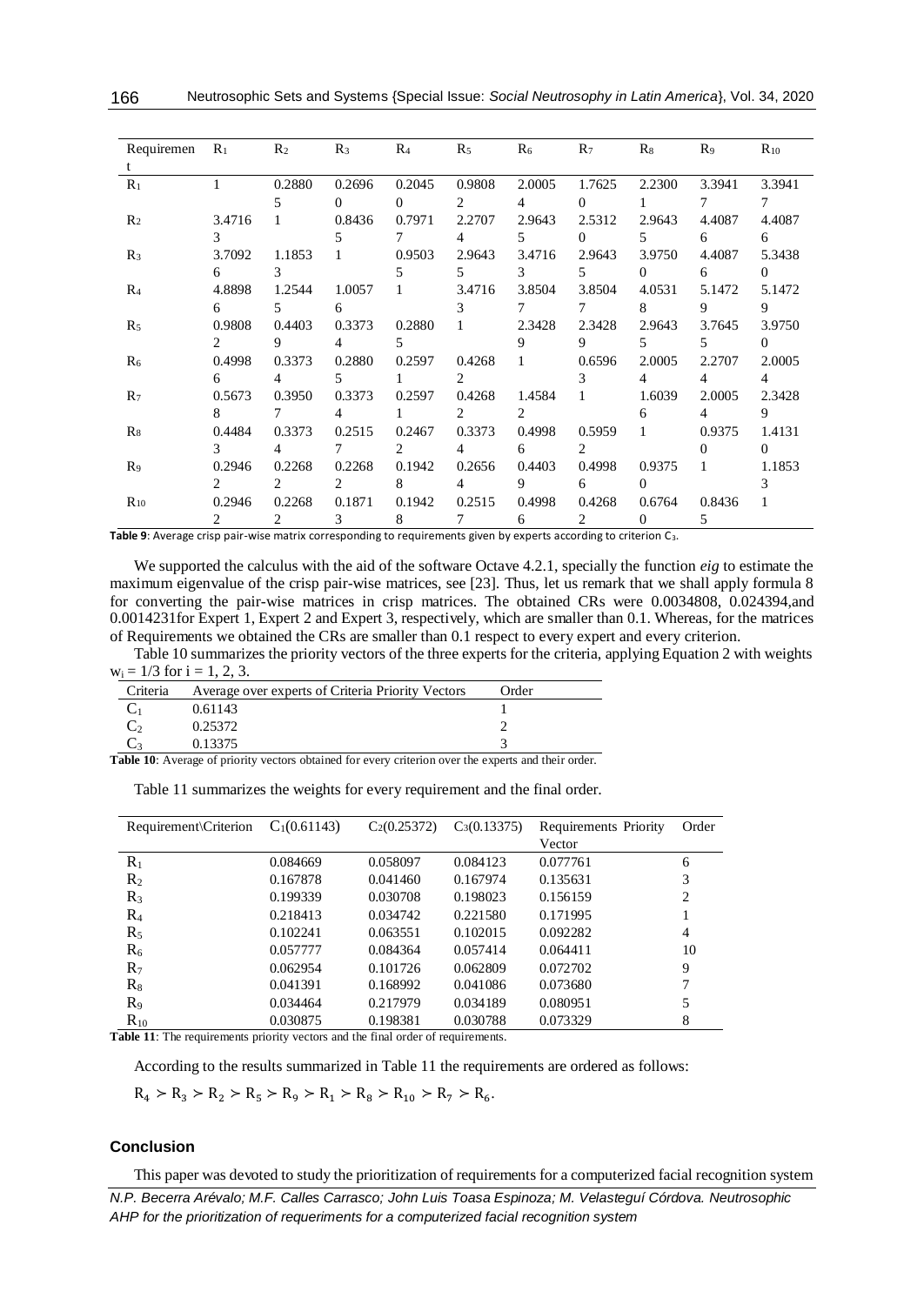167

of the Cooperative of Taxis and Vans of Puyo, Ecuador, with the aim to record the presence of the members to the meetings. For this end, we applied the neutrosophic AHP technique with three experts' criteria, having as an advantage that experts' assessment are given in form of linguistic terms, which is the most natural human manner to evaluate. The three criteria are viz., efficiency of the system, cost, and technical complexity. Moreover, evidently the indeterminacy modelled by neutrosophy is also incorporated. The results were that the requirements that should be prioritized are the following in that order of preference, the system must be able to:

- Detect faces of people within the camera field of vision.
- Capture images by means of a webcam with the possibility of saving it later.
- Store the information of each member including photographs of their front faces.
- Identify the members registered in the system and record their attendance at the meetings of the cooperative.

This paper contributed to solve a real-life complex problem by using NAHP. It illustrates the applicability of this technique in a field like the decision making for the prioritization of requirements for a computerized facial recognition system.

# **References**

- [1] Calles-Carrasco, M. F. (2019). *Informatics System for Facial Recognition for the Record and Control of the Members' Presense of the Puyo Cooperative of Taxis and Vans (Sistema Informático de Reconocimiento Facial para el Registro y Control de Asistencia de Socios de la Cooperativa de Taxis y Camionetas Puyo)(In Spanish).* Bachelor Thesis, Regional Autonomous University of Los Andes, Puyo, Ecuador
- [2] Aurum, A. and Wohlin, C. (2005). *Engineering and Managing Software Requirements*. New York: Springer.
- [3] Azar, J., Smith, R. K., and Cordes, D. (2007). Value-oriented requirements prioritization in a small development organization. *IEEE software, 24*(1), 32-37.
- [4] Iqbal, M. A., Zaidi, A. M. and Murtaza, S. (2010). *A New Requirement Prioritization Model for Market Driven Products Using Analytical Hierarchical Process.* Paper presented at the International Conference on Data Storage and Data Engineering.
- [5] Otero, C. E., Dell, E., Qureshi, A. and Otero, L. D. (2010). *A Quality-Based Requirement Prioritization Framework Using Binary Inputs*. Paper presented at the Fourth Asia International Conference on Mathematical/Analytical Modelling and Computer Simulation.
- [6] Betancourt-Vázquez, A., Pérez-Teruel, K., Ramírez-Domínguez, J. and Leyva-Vázquez, M. (2015). Prioritization of software requirements by means of a multi-expert multi-criteria model with heterogeneous information (Priorización de requisitos de software mediante un modelo multi-experto multi-criterio con información heterogénea)(In Spanish). *Revista Digital Sociedad de la Información, 2015*(52), 1-11.
- [7] Barriga-Dias, R., Ortiz-Choez, W., Martillo-Alcivar, I. and Ortiz-Aguilar, W. (2017). Neutrosophy for software requirement prioritization *Neutrosophic Sets and Systems, 17*, 93-98.
- [8] Chindapornsopit, A. and Samanchuen, T. (2016). Requirement Prioritization for Software Release Planning Based on Customer Value with Analytic Hierarchy Process. *ITMSOC Transactions on Innovation & Business Engineering, 1*, 21- 27.
- [9] Sasank, V. V., Praveen, D., Suresh, V. and Vakkalanka, S. (2019). Issues with Requirements Prioritization in MDRE. *International Journal of Management, Technology And Engineering, 9*(1), 867-877.
- [10]Aczél, J. and Saaty, T. L. (1983). Procedures for Synthesizing Ratio Judgments. *Journal of Mathematical Psychology, 27*(1), 93-102.
- [11]Wei, C. C., Chien, C. F. and Wang, M. J. (2005). An AHP-based approach to ERP system selection. *International Journal of Production Economics, 96*(1), 47-62.
- [12]Abdel-Basset, M., Mohamed, M. and Smarandache, F. (2018). An Extension of Neutrosophic AHP-SWOT Analysis for Strategic Planning and Decision-Making. *Symmetry, 10*(4), 116.
- [13]Abdel-Basset, M., Mohamed, M., Zhou, Y. and Hezam, I. (2017). Multi-criteria group decision making based onneutrosophic analytic hierarchy process. *Journal of Intelligent & Fuzzy Systems33(6), 4055–4066.*
- [14]Biosys. (2018). Biometry of the facial recognition (Biometria de reconocimiento facial)(In Spanish) Available at the Biosys web site URL:<http://www.biosys.es/sistemas-biometricos/facial/>
- [15]Estupiñan Ricardo, J., Llumiguano Poma, M. E., Argüello Pazmiño, A. M., Albán Navarro, A. D., Martín Estévez, L., and Batista Hernandez, N. (2019) Neutrosophic model to determine the degree of comprehension of higher education students in Ecuador *Neutrosophic Sets & Systems,* 26, 55-61.
- [16]Leyva Vázquez, , Batista Hernández, N., and Smarandache, F.,(2018) *Multicriteria methods for determining the effectiveness of the public administration and the analysis of the transparency* (*Métodos multicriterios para determinación de la efectividad de la gestión pública y el análisis de la transparencia)(In Spanish)*, Infinite Study.
- [17]Haibin, W., Smarandache, F., Zhang, Y., and Sunderraman, R. (2010) *Single valued neutrosophic sets*, Infinite Study.
- [18]Biswas, P., Pramanik, S. and Giri, B. C. (2016). Value and ambiguity index based ranking method of single-valued trapezoidal neutrosophic numbers and its application to multi-attribute decision making. *Neutrosophic Sets and Systems, 12*, 127-138.
- [19]Ye, J. (2015). Trapezoidal neutrosophic set and its application to multiple attribute decision-making. *Neural Computing and Applications, 26*(5), 1157-1166.
- [20]Abdel-Basset, M., Mohamed, M., Hussien, A. N. and Sangaiah, A. K. (2018). A novel group decision-making model